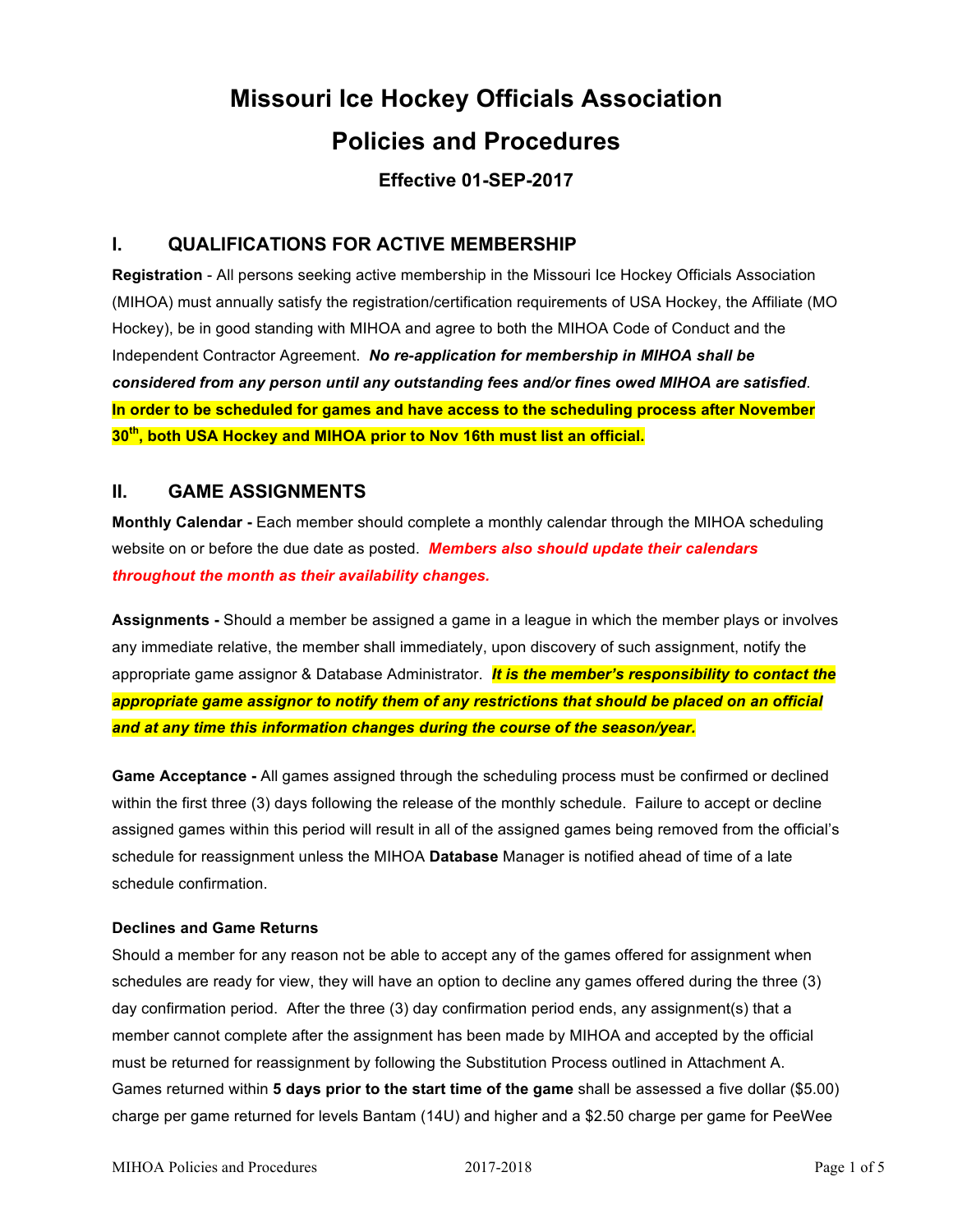(12U) level and lower games. **Members may not find their own substitutes for games they cannot officiate.** Violations could result in fines or disciplinary action.

**Accepted Games** - (i.e. confirmed), which are returned less than 24 hours before the scheduled start time, shall be assessed a full game fee charge. Drop fees will be charged to multiple game situations beyond the initial game fee charge.

**Search for Games** - Officials **who have used the Search for Games feature, have requested a game(s), and then were assigned the game** will **NOT** have the ability to decline the game via the software. Any game requested and assigned through this process must be returned for reassignment by following the Substitution Process outlined in Attachment A. Games returned through this process will be subject to a full game fee charge.

**No-Show Procedure -** Should a member be authorized to work a 2 official game alone where an official has no showed, the member working the game will have their fees adjusted accordingly (excludes ADM). In order to receive the additional pay, the authorized official must submit an Incident Report within 48 Hours.

**Cancelled Games -** MIHOA's policy is to charge teams for games cancelled less than 24 hours prior to the start time of the game unless the game is cancelled due to acts beyond normal circumstances. Officials will be paid for games where fees are collected.

#### **III. GENERAL GAME RESPONSIBILITIES**

**Promptness -** All members are required to arrive at the rink **AND BE IN THE OFFICIALS LOCKER ROOM** a minimum of thirty **(30)** minutes prior to scheduled game and forty-five **(45)** minutes prior to the scheduled game time of all high school and college games**.** Should an official not be present twenty **(20)** minutes prior to game time, (thirty five **(35)** minutes for high school/college games); the official(s) present shall follow the procedure listed on attachment "A". **Failure to follow this procedure will result in the forfeiture of any potential bonus pay and be subject to further disciplinary action.**

**Dress Code -** Members are required to dress in business casual attire or in MIHOA warm-up suits upon arrival, while outside of the locker room, and upon departure. In extreme inclement weather the Dress Code requirement-is waived.

**Score Sheets** - All members are responsible to **LEGIBLY PRINT** their names on the score sheet. Should there be any discrepancy with the payment for a game, only the member(s) whose names are legibly printed on the score sheet will be recognized as working that game. **Violation could result in the loss of the game fee.** *Each official must also sign the score sheet individually. Signing, or permitting anyone to sign someone else's name is prohibited.* **Violations will be handled by the MIHOA Disciplinary Committee.**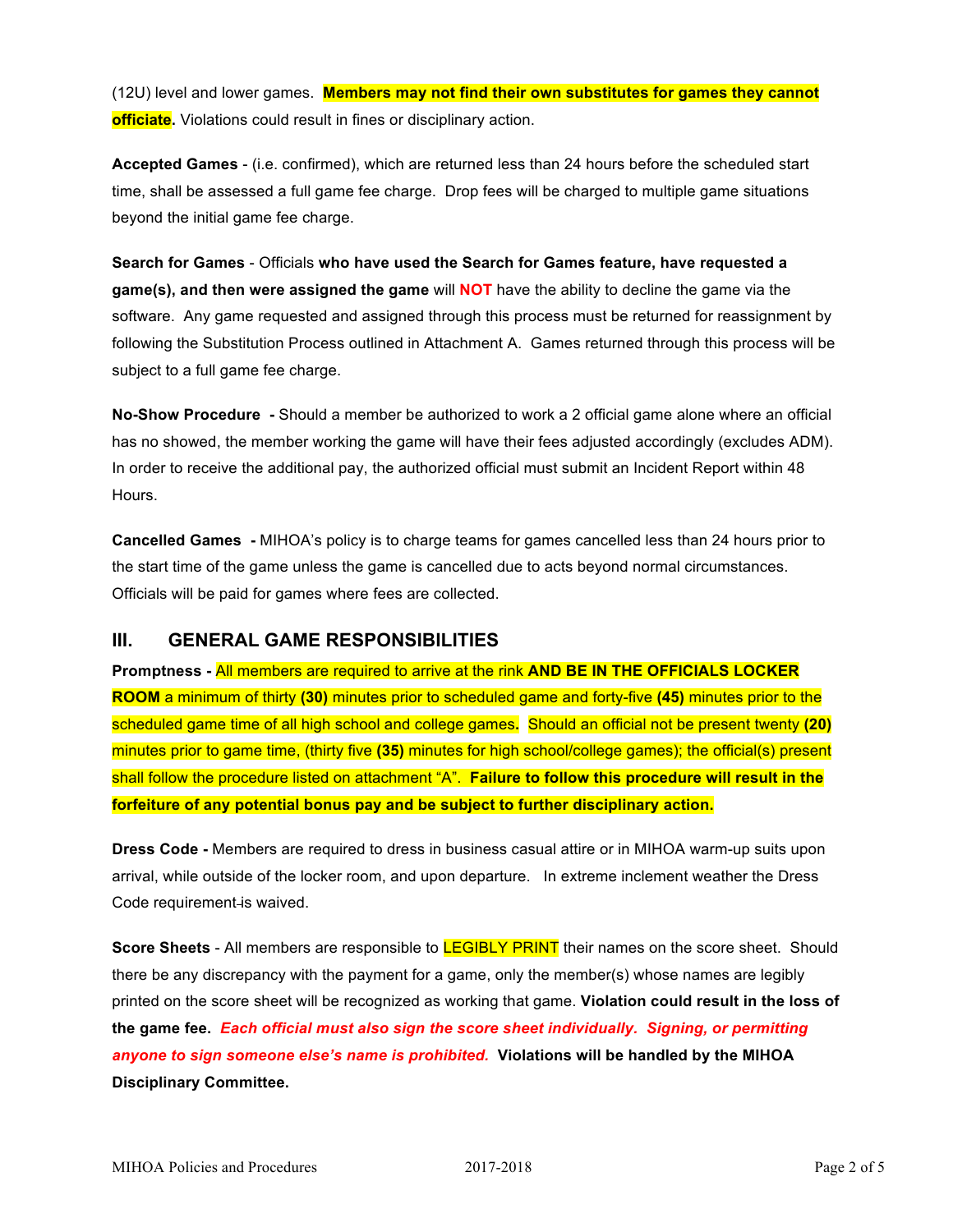#### **IV. NO-SHOWS**

Should a scheduled official not work an assigned game scheduled by MIHOA, that official will be considered a no-show. No-shows must be reported through the MIHOA Incident Report Form on the scheduling web site within forty-eight (48) hours of the conclusion of the game.

**Violations are subject to these penalties:** First Incident – A fine of the game fee, Second incident – A fine of 1 ½ times that game fee, Third incident – A fine of **triple** the game fee plus suspension until a hearing before the MIHOA Disciplinary Committee for possible further action.

**No Shows in Three or Four Man System -** In the event an Official no-shows a 3-man game, the 2 remaining Officials will work the game in the 2 man system and be paid the set rate for the 2 man system. In the event of a no show in the 4-man system, the remaining officials shall work the game using the 3 man system of 1R 2L and be paid at the set rate for the 3 man system.

## **V. REPORTING**

**Game Reports (USA Hockey Games Only) are to be submitted no later than twelve (12) hours from the completion of the game and must** be filed on a Game Report Form through the MIHOA scheduling web site. These reports are required for any of the following situations and are to be CLEARLY marked on the score sheet indicating the name/number/team of the individual and the infraction.

- 1. Any Game Misconduct assessed;
- 2. Any violation of Rule 411. (Progressive Suspensions)
- 3. Game Suspensions to coaches (in the appropriate age level) whose team receives fifteen (15) or more penalties in a game;
- 4. Any Match Penalties assessed. All non-assessing officials should file an Incident report with their version of the events.

**Incident Reports are to be submitted no later than twenty four (24) hours from the completion of the game and must** be filed on an Incident Report Form through the MIHOA scheduling web site, and is required for any of the following incidents:

- 1. Any serious injury to a player, coach, team official, on-ice official, off-ice official or spectator as a result of any game related incident that may require "outside" medical assistance;
- 2. Any time that a scheduled game is not played, i.e. unsafe ice/playing conditions, forfeit, etc.
- 3. No-shows, regardless if another official works the game;
- 4. Removal of any person for a zero tolerance violation or player that is assessed an "EJ" penalty.

**Game Reports (NON- USA Hockey Games Only)** - All **NON** USA Hockey sanctioned games that require reporting of suspension penalties MUST be reported on a game incident form not a game report form (i.e. HNA and NCAA).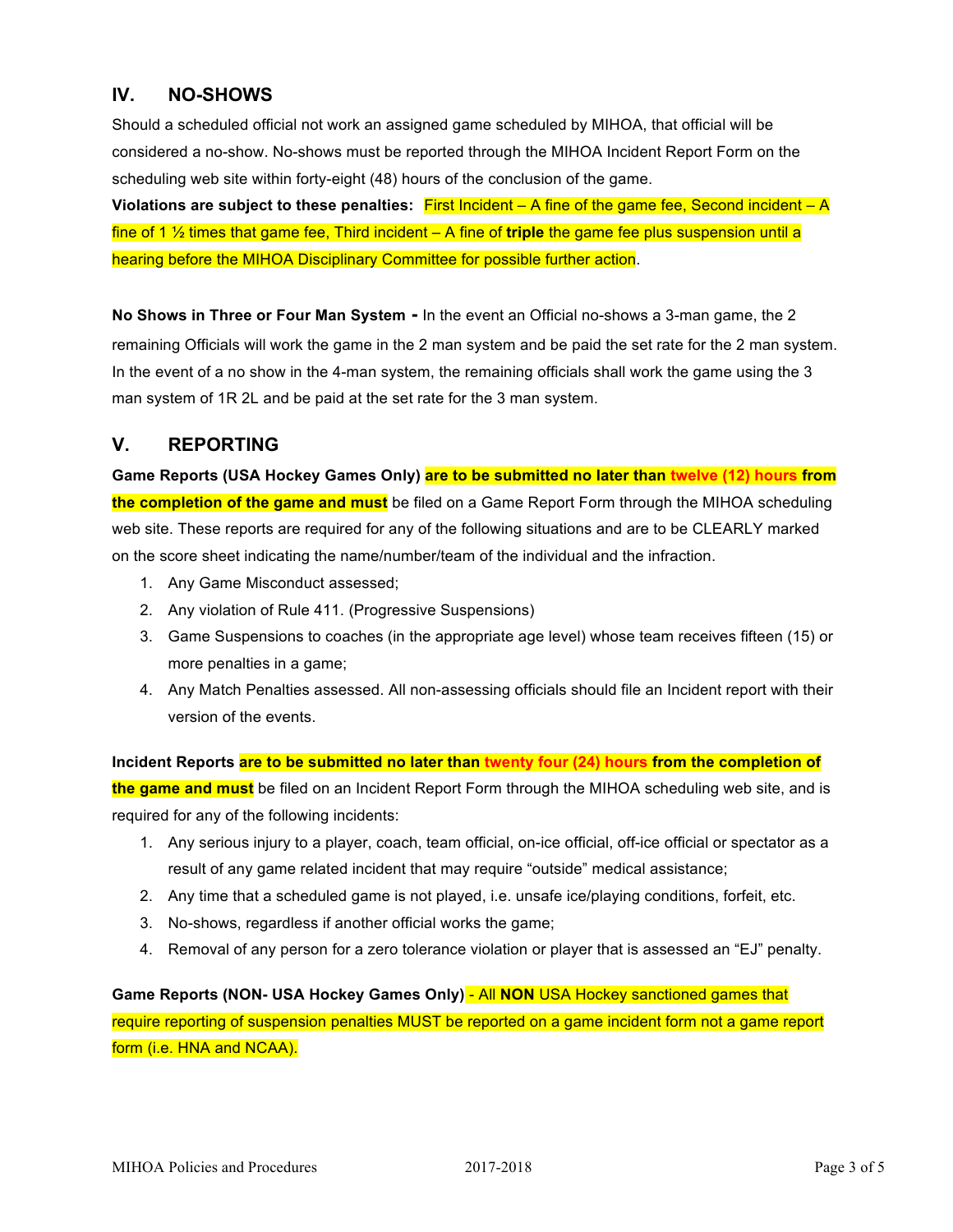**Responsibility –** Although only 1 report per incident is required, filing the proper reports shall be the responsibility of the official who initially assesses the penalty. The first listed official on the game schedule will be responsible for all other incidents. Ultimately it is the responsibility of ALL game officials to insure the proper reports are filed.

**Additional Reporting -** It is the responsibility of the member submitting the game report **for Match Penalties** to notify the USA Hockey Local Supervisor by telephone **within eight (8) hours of the end of the game in which the incident occurs.**

**Violations -** Failure to comply with the requirements for submitting game or incident reports are subject to disciplinary action and fines.

## **VI. GAME FEES & PAY DISCREPANCIES**

All monies paid from MIHOA to Officials will be reported as required to the US Internal Revenue Service via a 1099 form. Any pay discrepancy must be noted on the MIHOA Pay Discrepancy Report Form and be submitted via the MIHOA web site to the MIHOA Treasurer within fourteen (14) days of receipt of pay, otherwise fees will be considered PAID on that date unless the Treasurer has been notified. Any necessary corrections for a pay discrepancy will be made on the member's next check.

## **VII. DISCIPLINE OF MEMBERS**

For the members' convenience, discipline of members in the form of fines only is applied without a hearing. Should a member choose not to waive their right to a hearing, the member may appeal such fine to the Discipline Committee. Such appeal must be filed within 14 days of notification of the discipline.

**Discipline** of members for serious violations will be handled by the MIHOA Discipline Committee and may be notified by electronic means. This disciplinary action may include a fine, probation, suspension or dismissal from MIHOA. The process to appeal this disciplinary action is found in the MIHOA By-Laws. Should a member desire to bring disciplinary action against another member, the member making the accusation is to contact the MIHOA President. The President will then investigate and determine whether to submit the issue to the MIHOA Discipline Committee.